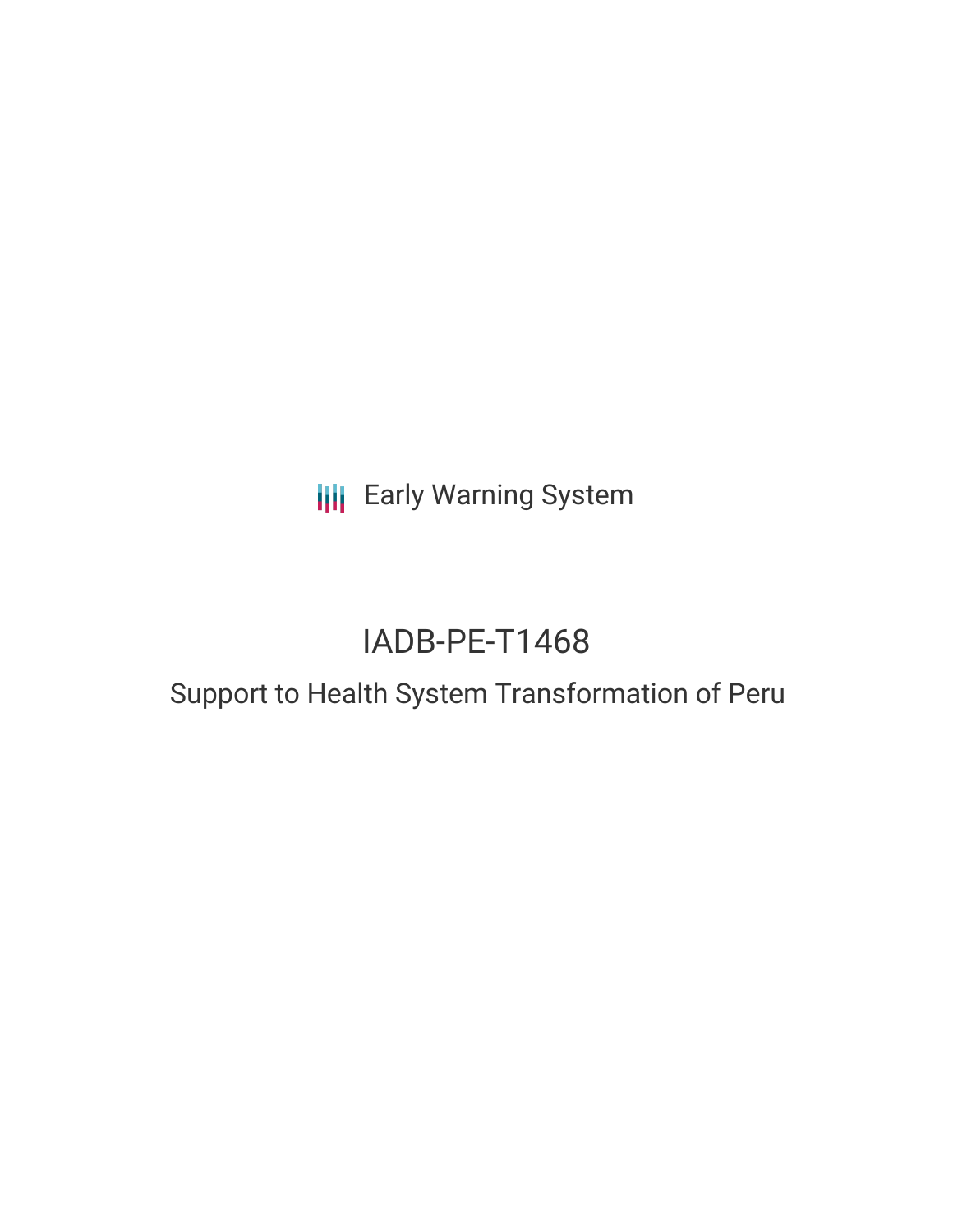

## **Quick Facts**

| <b>Countries</b>               | Peru                                   |
|--------------------------------|----------------------------------------|
| <b>Financial Institutions</b>  | Inter-American Development Bank (IADB) |
| <b>Status</b>                  | Approved                               |
| <b>Bank Risk Rating</b>        |                                        |
| <b>Borrower</b>                | Government of Perú                     |
| <b>Investment Amount (USD)</b> | $$0.30$ million                        |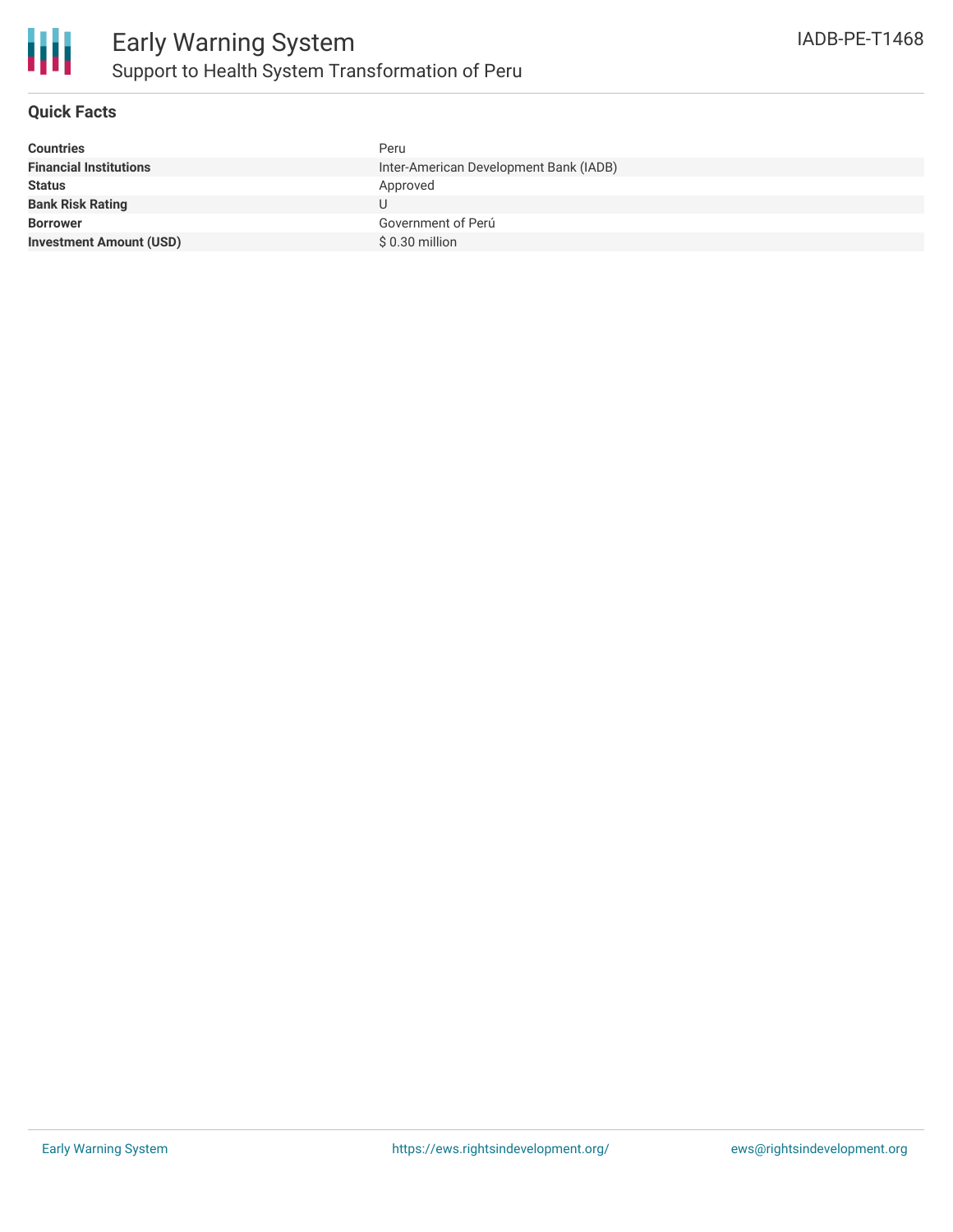

## **Project Description**

Support the Health System Transformation of Peru. It will seek to develop a process of technical assistance to MINSA for the development and deployment of actions within the framework of the health sector reform.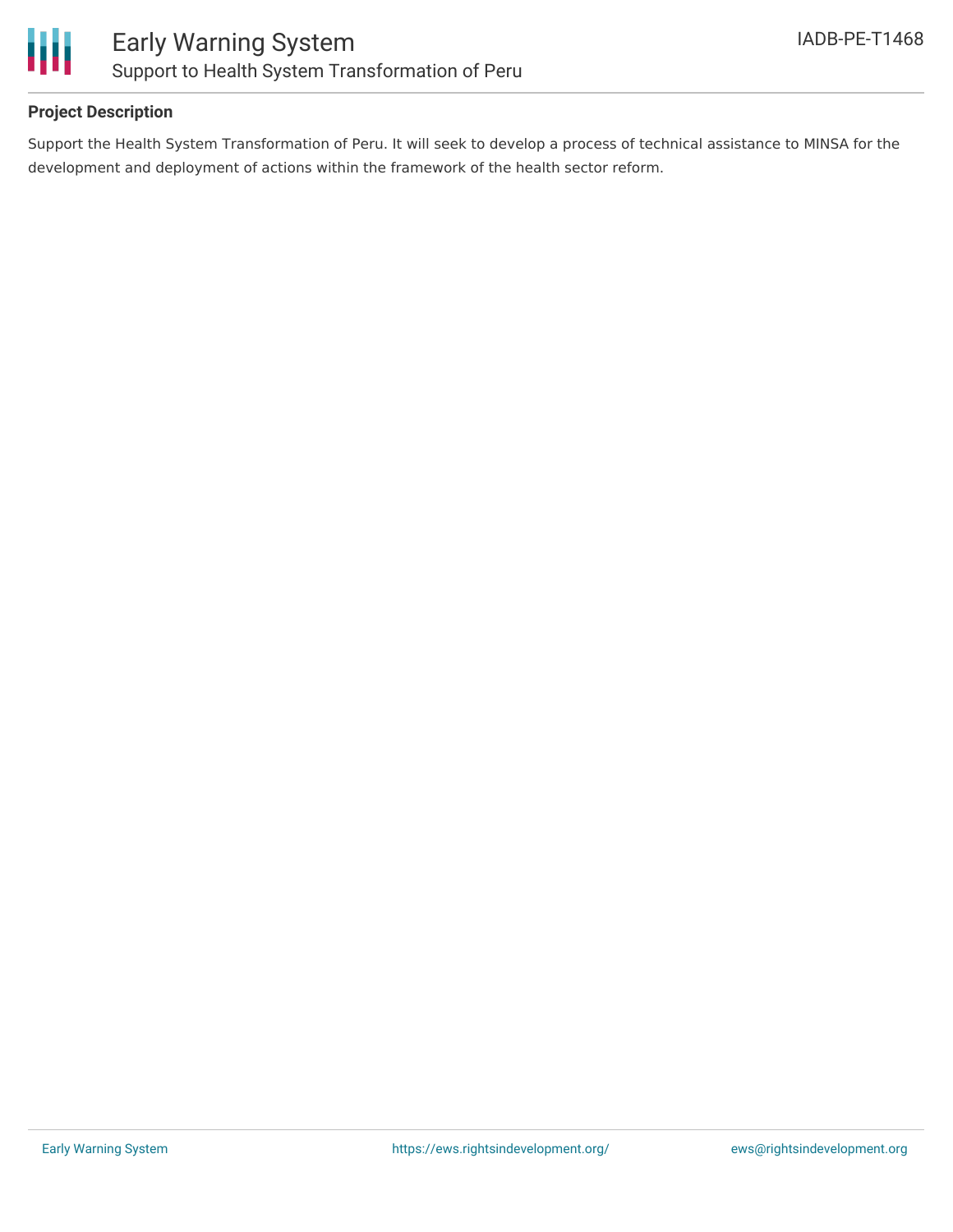

#### **Investment Description**

• Inter-American Development Bank (IADB)

Technical Cooperation